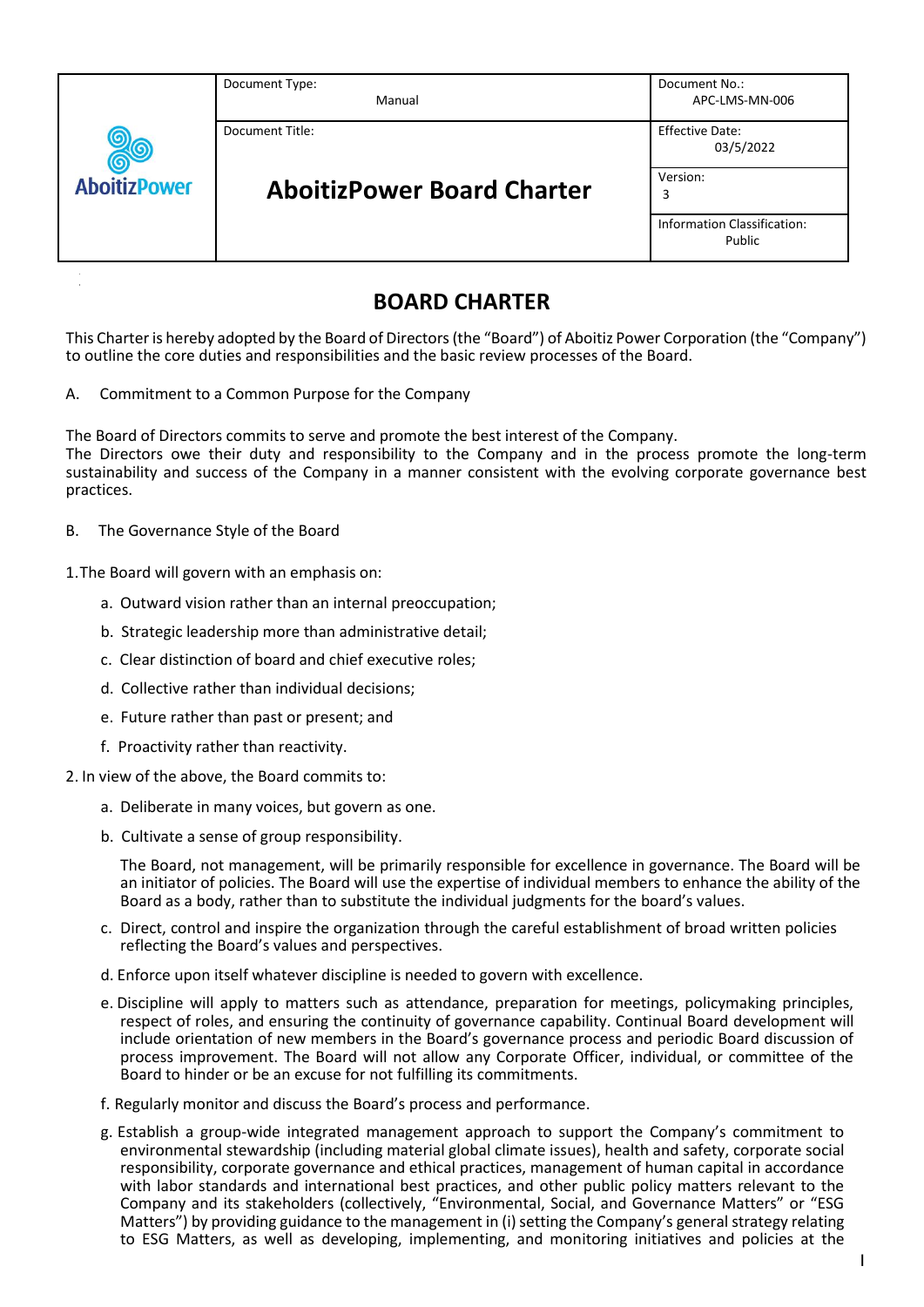Company based on that strategy; (ii) overseeing communications with employees, investors, and other stakeholders of the Company with respect to ESG Matters; and (iii) monitoring and anticipating developments relating to, and improving the Company's understanding of, ESG Matters.

C. Duties and Responsibilities of the Board

The Board through its members and committees shall perform the following duties and responsibilities:

1. Articulate a corporate culture and ensure that it is lived.

The Board shall set the standards of appropriate behavior by prescribing Corporate Values and a Code of Ethics and Business Conduct to be imbibed by the Directors, Corporate Officers, and employees of the Company and its subsidiaries.

- 2. Set the appropriate moral tone and corporate social responsibility.
- 3. Approve and periodically review the corporate vision and mission.
- 4. Help formulate and subsequently set the Company's strategic directions.
- 5. Review and approve the annual budget, medium and long-term strategic plans, and set up a mechanism for performance monitoring and evaluation.
- 6. Establish a policy for properly managing risks.
- 7. Put in place an appropriate reporting system so that it may effectively monitor the implementation of policies, strategies, and budgets.
- 8. Appoint a President and Chief Executive Officer who is motivated, principled, professional, and competent enough to assume operational responsibility over the Company. To ensure continuity, the Board shall also put in place an effective succession plan for the President and/Chief Executive Officer, all the members of the Board, and key executive positions.
- 9. Conduct an assessment of its performance in relation to its set targets in the preceding year. The Board shall also review the performance of the President and Chief Executive Officer, to include identified key executives.
- 10. Keep its authority within the powers of the institution as prescribed in its charter and existing laws, rules, and regulations.
- 11.Maintain the highest standard of integrity, fairness, transparency, and accountability.
- 12.Commit to a professional development program for the Board and its members. For this purpose, the Board in coordination with the Board Corporate Governance Committee shall develop and promulgate a formal professional development program for the Board and the Directors.
- 13.Establish and provide a broad framework for ESG integration within the Aboitiz Group and consider ESG Matters or social/environmental impact objectives as part of the Group's decision-making and investment processes.
- D. Board Committees
- 1. Constitution of Board Committees

The Board shall establish committees within the Board to help carry-out certain Board responsibilities. The following committees are hereby created:

- a. Board Environmental, Social, and Corporate Governance Committee
- b. Board Audit Committee
- c. Board Risk and Reputation Management Committee
- d. Board Related Party Transaction Committee
- e. Board Executive Committee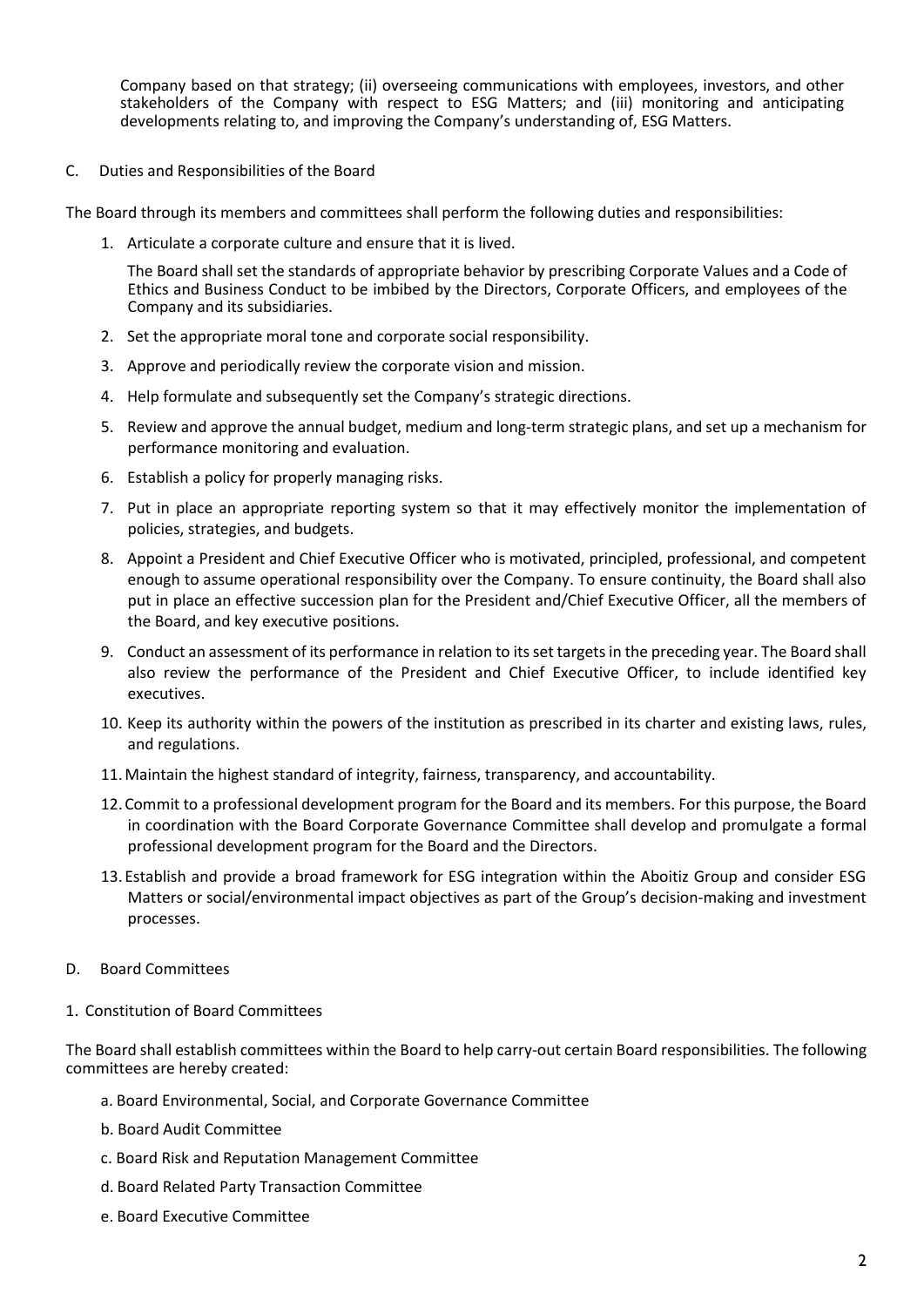# f. Board Cyber and Informaton Security Committee

The above committees, which shall be composed of Directors, will likewise have their own committee charters.

2. Role of the Board Committees

The Committees shall:

- a. Function as part of and under the control of the Board, not management.
- b. Exercise such authority that is delegated by the Board.
- c. Exercise such authority or accountability that is not delegated to management.
- d. Recognize and assert its ultimate accountability for corporate affairs.
- e. Not have the authority to instruct management.
- f. Receive a per diem for every Committee meeting attended.

An absentee Committee member (even if he sends a proxy or representative) shall not be entitled to any per diem from the Company.

E. Expectation of Directors

The Directors may want to articulate what they expect from:

- 1. Management such as but not limited to transparency, cooperation, and administrative support.
- 2. Other Directors such as but not limited to openness, preparation for the meeting, and objective assessments.
- F. The Benefits of Directors
	- 1. To compensate Directors for their services rendered to the Company, they shall be entitled to a monthly allowance as approved by the shareholders. In addition, each Director and the Chairman of the Board will receive a per diem for every Board meeting attended.
	- 2. Directors who absent themselves during a particular Board meeting shall not be entitled to any meeting allowance.
	- 3. The monthly allowance and per diem allowances shall be reviewed from time to time to ensure that these reflect the industry standards.
- G. Board Leadership and the Role of the Chairman
	- 1.The Chairman shall exercise independent judgment, act objectively, and ensure (alongside the President and Chief Executive Officer) that all relevant matters are included in the agenda and prioritized properly, giving more weight to "performance duties" (i.e. strategy and policy) over "compliance duties" (i.e. monitoring and accountability). In addition, the Chairman shall:
		- a. Ensure that all the Directors are fully involved and informed of any business issue on which a decision has to be taken.
		- b. Determine the annual Board Plan and Agenda and other strategic issues with the assistance of the Corporate Secretary and the President and Chief Executive Officer.
		- c. Ensure that the meeting agenda focuses on strategic matters, including the overall risk appetite of the Company, considering the developments in the business and regulatory environments, key governance concerns, and contentious issues that will significantly affect operations;
		- d. Guarantee that the Board receives accurate, timely, relevant, insightful, concise, and clear information to enable it to make sound decisions;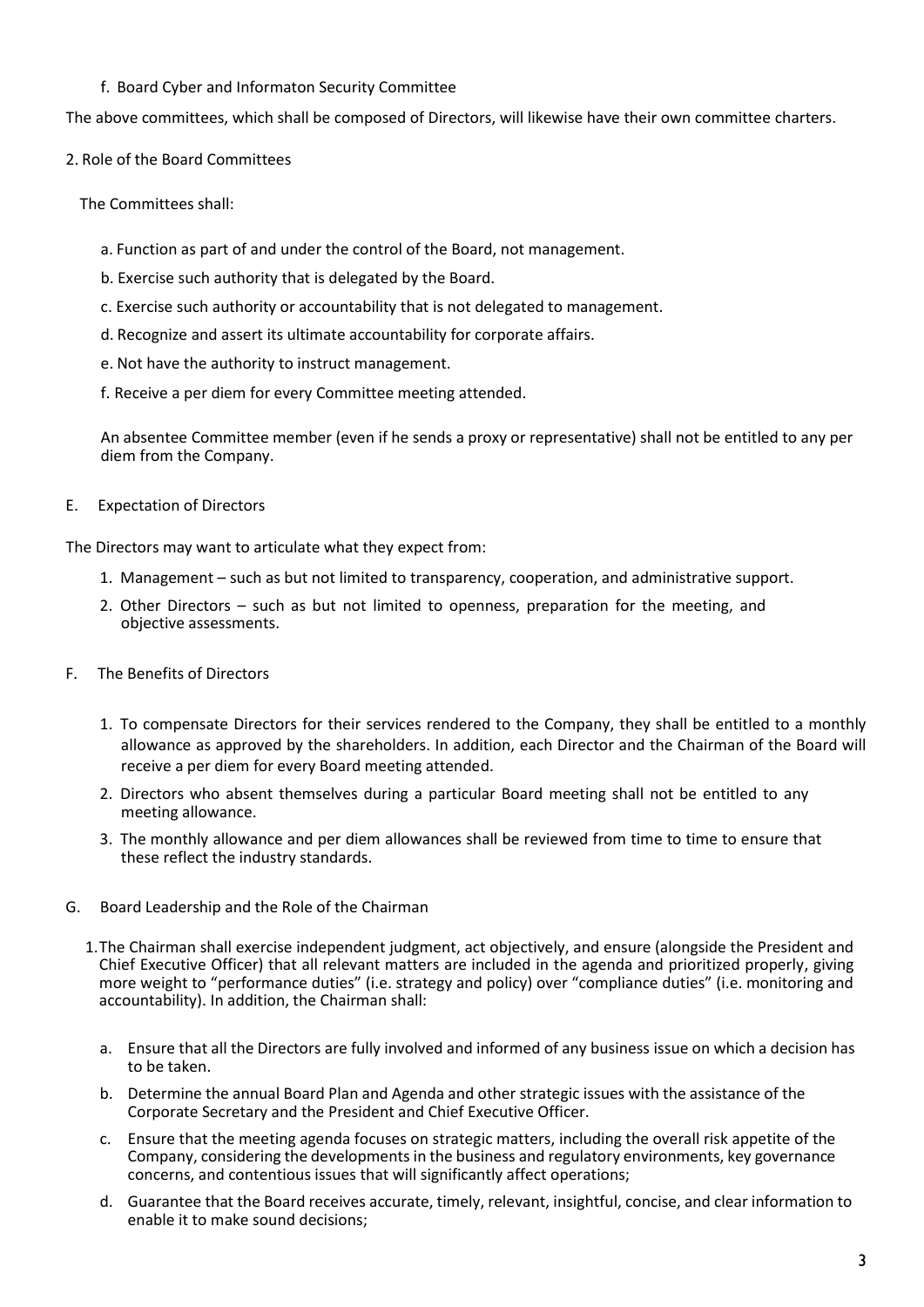- e. Ensure that the Board sufficiently challenges and inquires on reports submitted and representations made by Management;
- f. Assure the availability of proper orientation for first-time Directors and continuing training opportunities for all Directors;
- g. Ensure that performance of the Board is evaluated at least once a year and discussed/followed up on;
- h. Facilitate discussions on key issues by fostering an environment conducive for constructive debate and leveraging on the skills and expertise of individual Directors;
- i. Be responsible for the integrity of the Board process, such that decisions made shall be explicit, timely, relevant to the Company's vision and strategy, and anchored on policies, values, and ethical standards.
- 2. It is also strongly desired to have a Chairman who, among other traits, possesses the following:
	- a. Wide experience, preferably at board level, in successful organizations;
	- b. Capacity for strategic thinking and ability to make quick and important decisions;
	- c. Working understanding of finance as well as accounts and reports systems;
	- d. Excellent leadership and communication skills;
	- e. Appropriate training in corporate governance and professional directorship; and
	- f. Limited number of other directorships.
- 3. In the event that the Chairman is not independent, the Board should, as a rule, designate a lead director among the Independent Directors. The functions of the lead director include the following:
	- a. Serves as an intermediary between the Chairman and the other Directors when necessary;
	- b. Convenes and chairs meetings of the Non-Executive Directors; and
	- c. Contributes to the performance evaluation of the Chairman, as required.
- H. The Board Director

A Director should be aware of his role and appreciate the crucial differences between management and direction. He should have an understanding of the legal framework within which they operate. A Director should have a good understanding of a Board's operation and how to ensure its effectiveness

In this regard, the following are the basic qualities and competencies that a Board Director should possess or endeavor to acquire:

- 1. Strategic business direction;
- 2. Basic principles and practice of finance and accounting;
- 3. Human resource direction;
- 4. Improving business performance; and
- 5. Organizing for the future.

With the above, the Director is therefore expected to:

- 1.Owe his duty of care and loyalty to the Company.
- 2. Respect and uphold all decisions made by the Board as a collegial body.
- 3. Devote time and attention necessary to properly discharge his duties and responsibilities.
- 4. Observe prudence in the handling of sensitive Company information.

5. Undergo a seminar on corporate governance principles, on relevant laws and charters applicable to the Company and the Board, and on the various businesses of the Company upon appointment to the Board.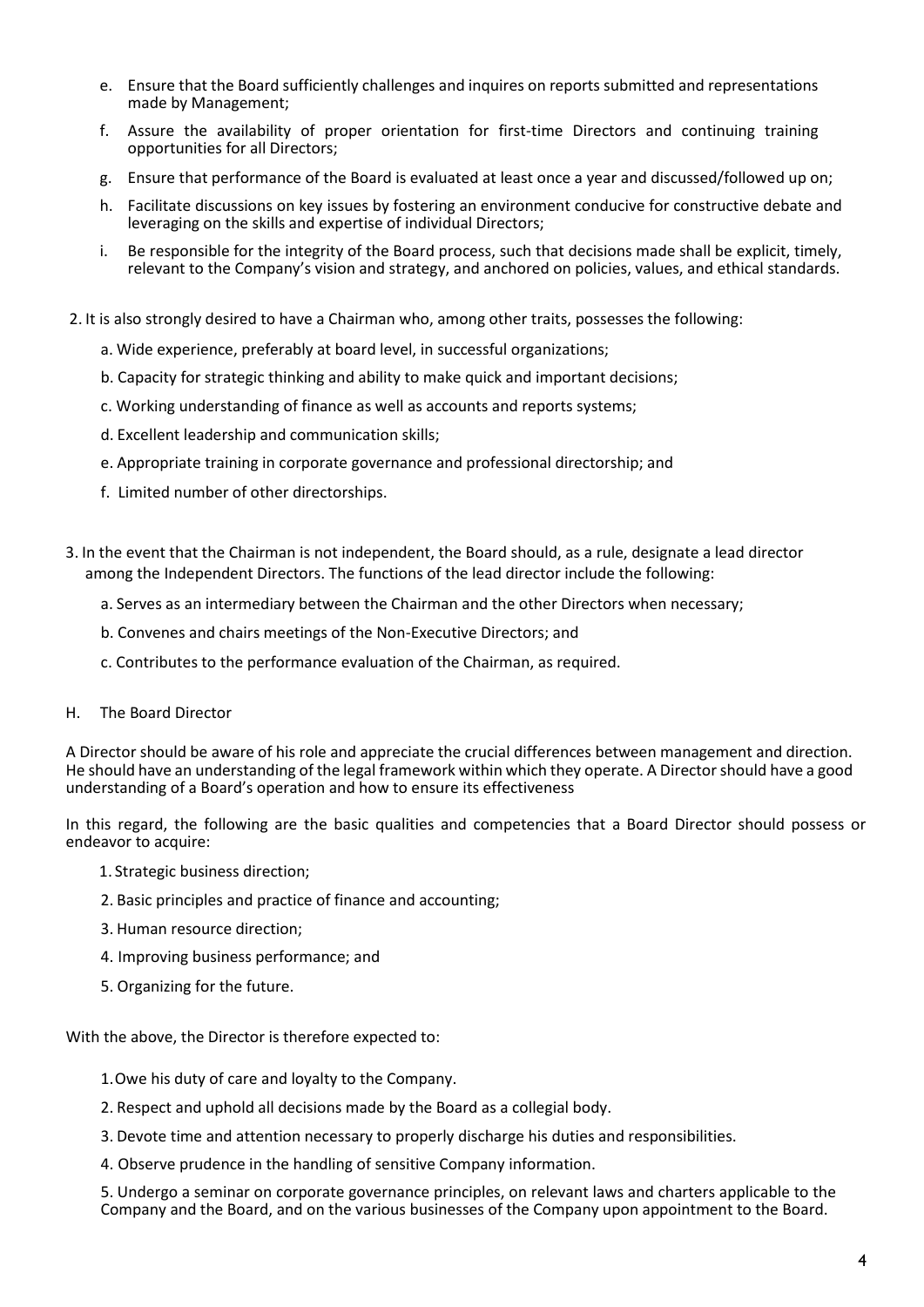## I. The Independent Director

## 1. Selection and Election of the Independent Directors

Independent Directors are elected to provide the Board with an objective "compass" to determine the best interests of the Company and all its stakeholders. These Directors should not be related to any group or management. Furthermore, they cannot or should not be instruments of one group for the purpose of pushing their own sectoral agenda. Their independence must be perceived as such by stakeholders, the beneficiaries, and the general public.

In view thereof, the Board of Directors commits to, within the purview of existing legal framework, elect qualified and Independent Directors to the Board of the Company.

To be considered independent, a Director shall, apart from his fees and shareholdings, hold no interests or relationships with the Company that may hinder his independence from the Company, Management, or shareholders which could, or could reasonably be perceived to, materially interfere with his exercise of independent judgment in carrying out his responsibilities as a Director of the Company. For this purpose, an Independent Director shall submit to the Corporate Secretary a letter of confirmation stating that he holds no interests affiliated with the Company, Management, or controlling shareholder at the time of his election or appointment and/or re-election as a Director.

The Board Corporate Governance Committee shall be primarily tasked to draw up a plan of getting such Independent Directors to the Board and ensure that there will always be a minimum of three (3) Independent Directors at any one time.

2. Qualifications of an Independent Director

An Independent Director of the Board must be:

- a. An independent director as defined by the Securities Regulation Code, its Implementing Rules and Regulations and relevant SEC rules and regulations;
- b. A holder of at least one (1) share of stock of the Company;
- c. At least a college graduate or possessed sufficient experience in managing the business to substitute for such formal education;
- d. At least twenty-one (21) years old;
- e. Proven to possess integrity and probity;
- f. Assiduous, and willing to devote time and effort to the responsibilities of being a Director of the Company; and
- g. With no conflict of interest.
- J. The President and Chief Executive Officer

All Board authority delegated to management is delegated through the President, so that all authority and accountability of management – as far as the Board is concerned – is considered to be the authority and accountability of the President.

- 1. The Board will specify to the President of the Company the strategic directions and expects him to achieve certain results based on a set of measures/milestones and targets that had been clearly communicated and understood.
- 2. As long as the President uses any reasonable interpretation of the Board's directions, the President is authorized to establish all further policies, make all decisions, take all actions, establish all practices, and develop all initiatives.
- 3. Only decisions of the Board acting as a body are binding upon the President.
- 4. Decisions or instructions of individual board members, Corporate Officers, or committees are not binding on the President except in rare circumstances when the Board has specifically authorized such exercise of authority.
- 5. In the case of board members or committees requesting information or assistance without Board authorization, the President can refuse such requests that require – in the President's judgment – a material amount of staff time or funds or are disruptive.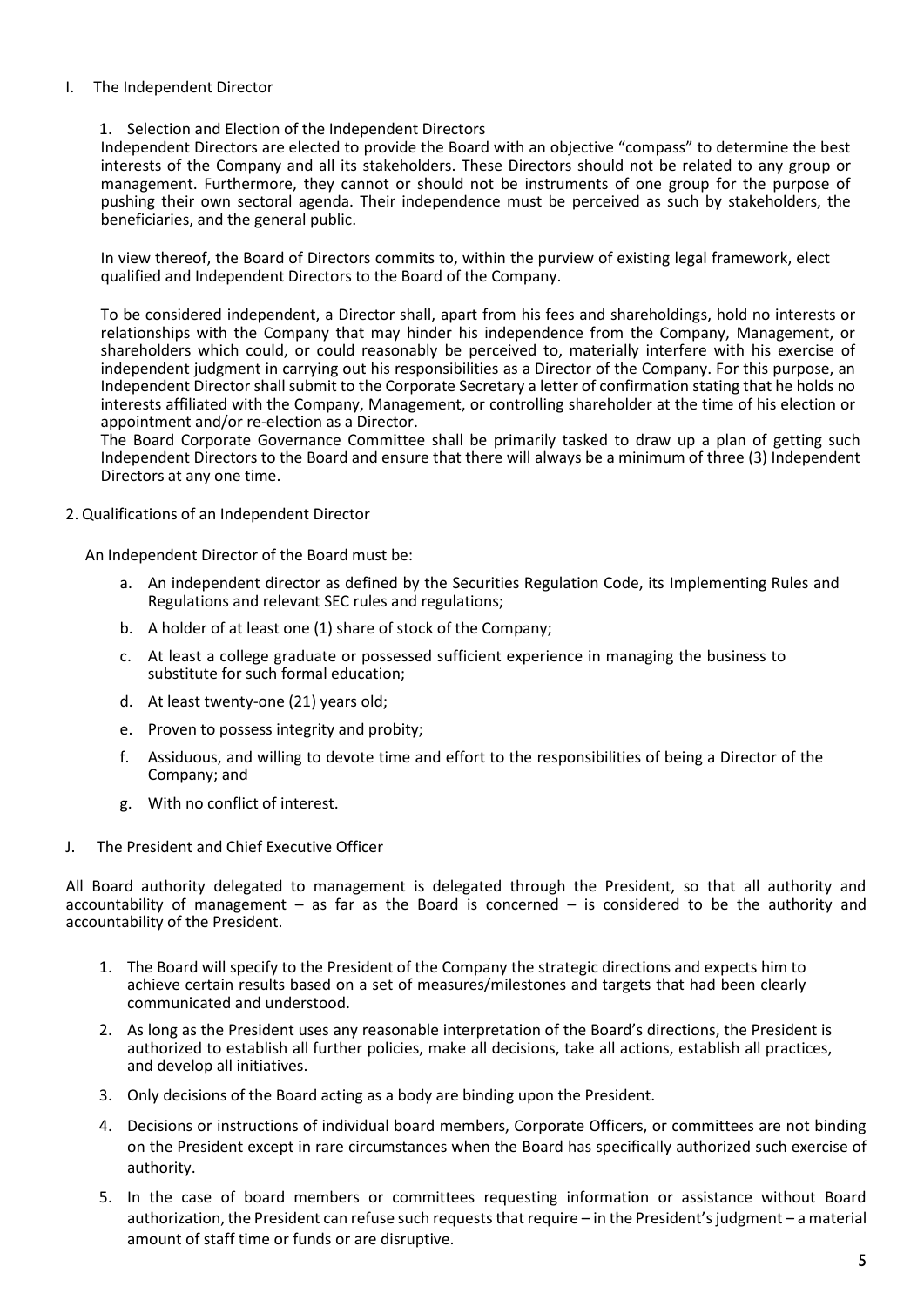#### K. The Corporate Secretary

The Corporate Secretary is primarily responsible to the Company and its shareholders, not to the Chairman or President of the Company and has, among others, the following duties and responsibilities:

- 1. Assists the Board and the board committees in the conduct of their meetings, including preparing an annual schedule of Board and committee meetings and the annual board calendar, and assisting the chairs of the Board and its committees to set agendas for those meetings;
- 2. Safe keeps and preserves the integrity of the minutes of the meetings of the Board and its committees, as well as other official records of the Company;
- 3. Keeps abreast on relevant laws, regulations, all governance issuances, relevant industry developments and operations of the Company, and advises the Board and the Chairman on all relevant issues as they arise;
- 4. Works fairly and objectively with the Board, Management and stockholders and contributes to the flow of information between the Board and management, the Board and its committees, and the Board and its stakeholders, including shareholders;
- 5. Advises on the establishment of Board committees and their terms of reference;
- 6. Informs members of the Board, in accordance with the By-laws, of the agenda of their meetings at least five working days in advance, and ensures that the members have before them accurate information that will enable them to arrive at intelligent decisions on matters that require their approval;
- 7. Attends all Board meetings, except when justifiable causes, such as illness, death in the immediate family and serious accidents, prevents him/her from doing so;
- 8. Performs required administrative functions;
- 9. Oversees the drafting of the By-laws and ensures that they conform with regulatory requirements; and
- 10. Performs such other duties and responsibilities as may be provided by the SEC.
- L. The Chief Compliance Officer

The Board should ensure that it is assisted in its duties by a Chief Compliance Officer, who has a senior rank with adequate stature and authority in the Company. He should not be a member of the Board and should annually attend training on corporate governance.

The Chief Compliance Officer is a member of the Company's management team in charge of the compliance function. He is primarily liable to the Company and its shareholders, and not to the Chairman or President of the Company. He has, among others, the following duties and responsibilities:

- 1. Ensures proper onboarding of new Directors (i.e., orientation on the Company's business, charter, articles of incorporation and by-laws, among others);
- 2. Monitors, reviews, evaluates, and ensures the compliance by the Company, its Corporate Officers and Directors with the relevant laws, this Code, rules and regulations, and all governance issuances of regulatory agencies;
- 3. Reports the matter to the Board if violations are found and recommends the imposition of appropriate disciplinary action;
- 4. Ensures the integrity and accuracy of all documentary submissions to regulators;
- 5. Appears before the SEC when summoned in relation to compliance with the 2016 Corporate Governance Code;
- 6. Collaborates with other departments to properly address compliance issues, which may be subject to investigation;
- 7. Identifies possible areas of compliance issues and works towards the resolution of the same;
- 8. Ensures the attendance of Board members and key officers to relevant training; and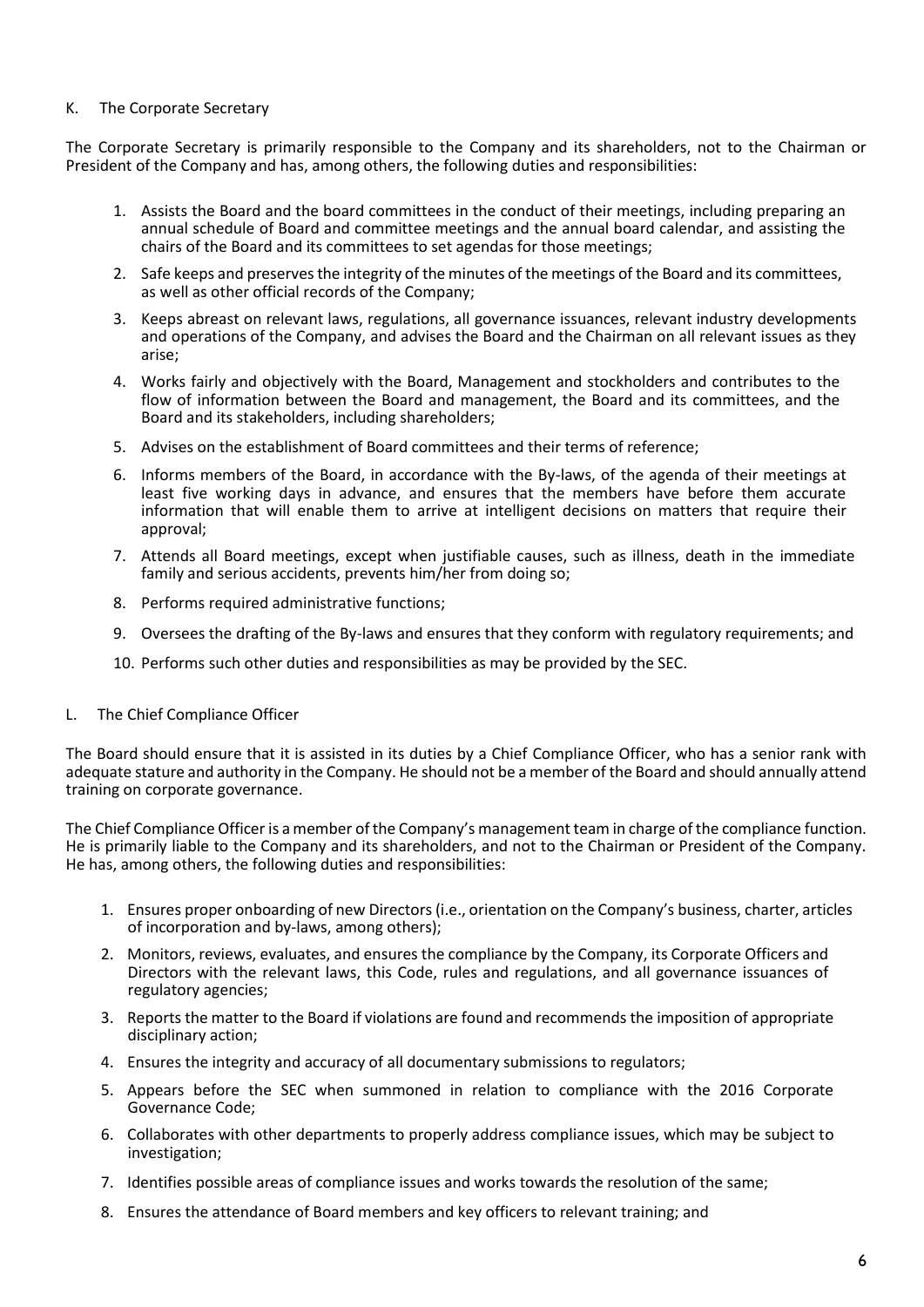- 9. Performs such other duties and responsibilities as may be provided by the SEC.
- M. Board Meetings
	- 1. Meetings The Board shall hold a regular meeting at least once for every quarter. Special meetings of the Board may be called by the Chairman or the President, or on the written request of two (2) Directors on one day's prior notice to each Director.
	- 2. Quorum and Voting The quorum for a meeting is fifty percent (50%) plus one (1) of the total number of Directors.

A majority of the members of the Board present in person or by means of a videoconference, teleconference, or other modes of communication in which all persons participating in the meeting can completely and clearly hear each other shall constitute a quorum. The members participating in the meeting shall have received the agenda and all the materials for the meeting in accordance with the Board Charter of the Company.

The majority vote of all the Members shall be required for the Board to approve, authorize, or take any action.

- 3. Agenda The Chairman of the Board and the President and/Chief Executive Officer (with due consideration to suggestions from the Corporate Secretary and the Directors) shall set the agenda for each Board meeting and ensure that such agenda is distributed by the Corporate Secretary in advance, to each Director. To enable the Board to give proportionate attention to more high-level matters of importance, the following shall comprise the bulk of each meeting's agenda:
	- a. financial reports and management matters
	- b. matters of strategy
	- c. matters of policy
	- d. matters of governance
	- e. matters of investment decision
	- f. matters prescribed by the Company Policy on Approving Authorities
- 4. Distribution of Board Meeting Materials The Office of the Corporate Secretary and management shall ensure that all information relevant to the Board's understanding of matters to be discussed at an upcoming Board meeting shall be distributed either in writing or electronically, to all members of the Board in advance of the meeting. Confidential items or information of an extremely sensitive nature shall be sealed in an envelope and hand carried to each Director. This will help facilitate the efficient use of Board time to deliberate and make decisions on key issues.
- 5. Company Personnel as Resource Persons The President and /Chief Executive Officer is given the discretion to invite Company personnel to any Board meeting at which their presence and expertise would help the Board in having a full understanding of matters being considered.
- 6. Executive Session of Independent Directors The Independent Directors may meet periodically in an executive session with no other Director or management present except for the Chairman of the Board Corporate Governance Committee who shall call for and preside the meeting. Topics for discussion during these executive sessions shall be determined by the Independent Directors, but actions of the Board generally should be taken separately during Board meetings.
- 7. Minutes All Board and Committee meetings must be duly documented and filed. The minutes of Board or Committee meetings must be available for review and approval not more than five (5) business days after the meeting and for signature at the next Board meeting. The minutes of the meetings must be readily available to everyone in the organization as well as the stakeholders.

The process flow for Board and Board Committee Meetings is attached as Annex "A".

N. Annual Self-Assessment of the Board